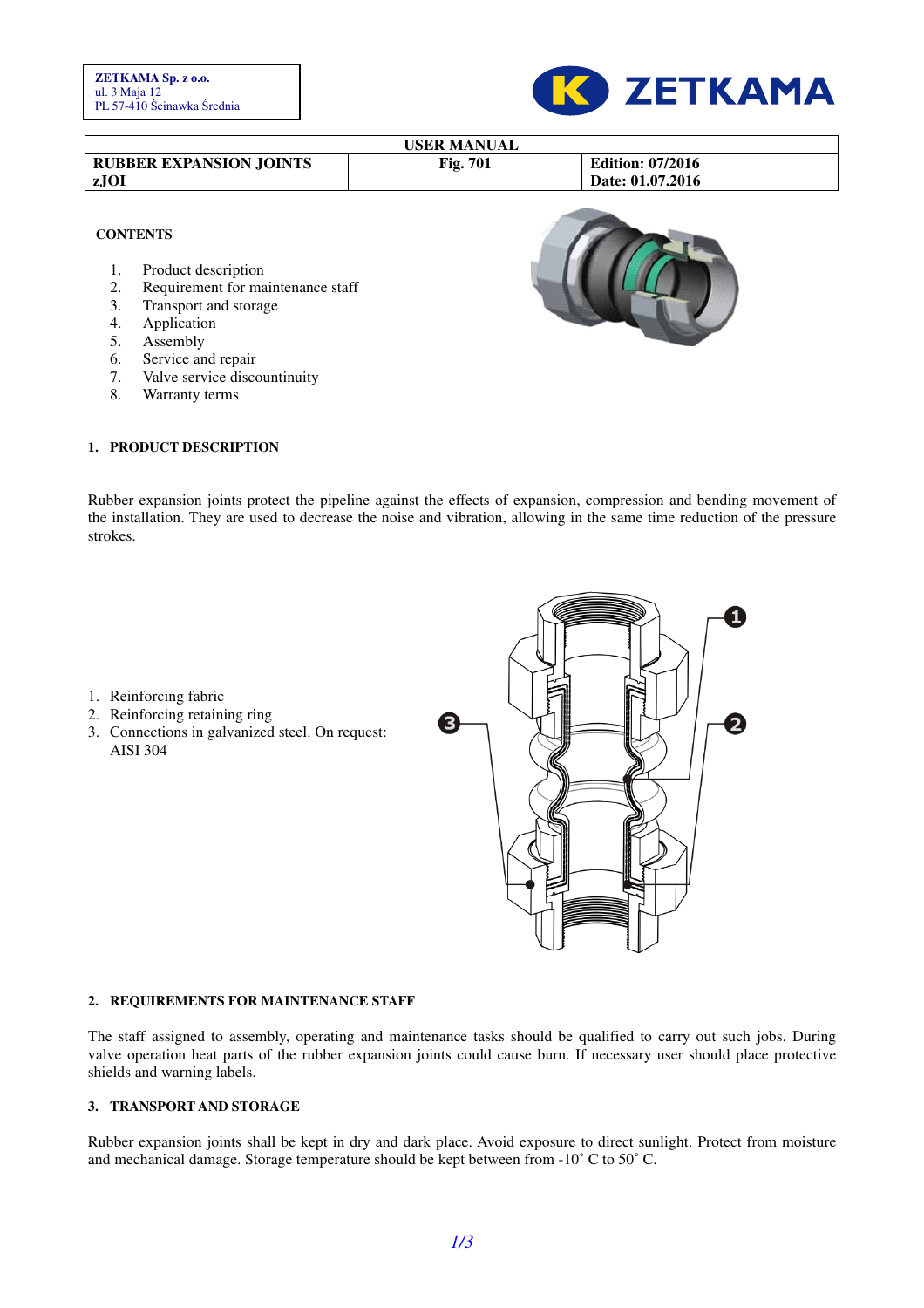# **4. APPLICATION**

Industrial water, heating and ventilations installations, compressed air\*. \* group 2 gases DN 32-50 PS=16 bar DN 65-80 PS=10 bar

| Terms of use |                                           |
|--------------|-------------------------------------------|
| Temperature: | min -20 $^{\circ}$ C max 100 $^{\circ}$ C |
| Pressure:    | DN $20 - 80$ 16 bar                       |

**Warning: In order to determine more accurately the application of the product, the following table of working temperature and pressure shall be used.** 

| <b>DN</b>                  | PN |     | Ambient temperature | 50°C    | 60°C                             | $70^{\circ}$ C | $80^{\circ}$ C | anor<br>JU |
|----------------------------|----|-----|---------------------|---------|----------------------------------|----------------|----------------|------------|
| <b>DN80</b><br><b>DN20</b> | ᆚ  | bar | ⊥∪                  | <b></b> | $\overline{\phantom{0}}$<br>TO.O | $\cdot$ .      | ◡.             | ے . _      |

## **5. ASSEMBLY**

- Prior to installation, clean the surface of rubber and flanges;
- Make sure that no sharp edges will not damage the surface of rubber expansion joint;
- Do not assembly rubber expansion joints in direct contact with other rubber surfaces (e.g. in direct contact with butterfly valves);
- Do not place any additional gaskets between the flanges of rubber expansion joints and flanges of the pipeline;
- Avoid direct exposure to sunlight. When installing the rubber expansion joint outside, it is recommended to use special protective covers.

## **6. SERVICE AND REPAIR**

The inspection of the rubber expansion joints shall be done on regular periodical basis. The first inspection shall be conducted one week after assembling the rubber expansion joint on the pipeline, another inspections on annual basis. Particular attention shall be paid to external damages of the rubber expansion joints such as blisters, cracks, leaks, deformations. Unacceptable movement, change in the body length, corrosion and wear of whole rubber expansion joint shall be checked.

Each type of rubber is a subject of natural ageing, which causes the decreasing elasticity of rubber components in time and increases their hardness calculated in Shore degrees. It can be assumed that under normal conditions of use the hardness of the rubber grows of 1 degree per year. At higher temperatures, this value may increase more drastically. Therefore it is recommended to regular control the Shore hardness and replace the rubber expansion joint if the hardness will exceed 80 degrees. The initial hardness of the rubber expansion joints is approximately  $60±5^{\circ}$  acc to Shore calculations method. The lifetime of the rubber expansion joint is also influenced by external conditions like f.e. UV radiation.

For cleaning rubber expansion joints do not use any objects with sharp edges, wire brushes or sandpaper. Cleaning of the rubber expansion joint should be carried out with clean water with soap with a low alkaline.

# **Warning: It is forbidden to perform any actions close to rubber expansion joint (e.g. unscrewing the mounting bolts on the flanges), when the pipeline is under the pressure**.

## **7. VALVE SERVICE DISCOUNTINUITY**

All obsolete and dismantled valves must not be disposed with household waste. ZETKAMA valves are made of materials which can be re-used and should be delivered to designated recycling centres.